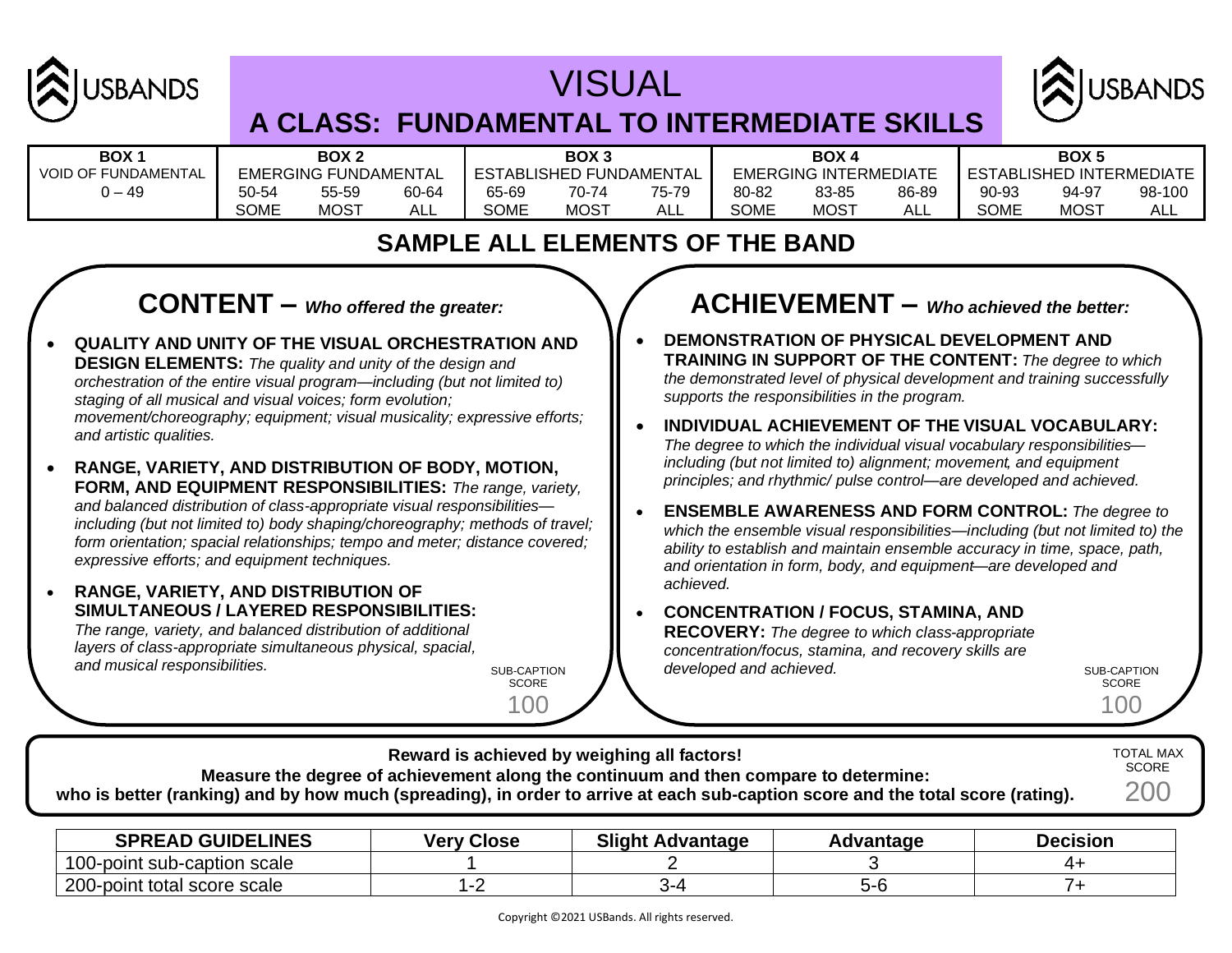

### A CLASS VISUAL



| BOX <sub>1</sub>                                                        | BOX <sub>2</sub>                                                                                                                                                                  | BOX <sub>3</sub>                                                                                                                                                                                                                                                                                | POINTS OF COMPARISON                                                                                              | BOX <sub>4</sub>                                                                                                                                                                                                                                                                                                                                   | BOX <sub>5</sub>                                                                                                                                                                                                                                       |  |  |  |
|-------------------------------------------------------------------------|-----------------------------------------------------------------------------------------------------------------------------------------------------------------------------------|-------------------------------------------------------------------------------------------------------------------------------------------------------------------------------------------------------------------------------------------------------------------------------------------------|-------------------------------------------------------------------------------------------------------------------|----------------------------------------------------------------------------------------------------------------------------------------------------------------------------------------------------------------------------------------------------------------------------------------------------------------------------------------------------|--------------------------------------------------------------------------------------------------------------------------------------------------------------------------------------------------------------------------------------------------------|--|--|--|
| <b>VOID OF</b><br><b>FUNDAMENTAL</b>                                    | <b>EMERGING FUNDAMENTAL</b>                                                                                                                                                       | <b>ESTABLISHED FUNDAMENTAL</b>                                                                                                                                                                                                                                                                  |                                                                                                                   | <b>EMERGING INTERMEDIATE</b>                                                                                                                                                                                                                                                                                                                       | <b>ESTABLISHED INTERMEDIATE</b>                                                                                                                                                                                                                        |  |  |  |
| $0 - 49$                                                                | $55 - 59$<br>50-54<br>60-64                                                                                                                                                       | $70-74$<br>$75 - 79$<br>65-69                                                                                                                                                                                                                                                                   | <b>A CLASS</b>                                                                                                    | 80-82<br>83-85<br>$86 - 89$                                                                                                                                                                                                                                                                                                                        | 90-93<br>94-97<br>98-100                                                                                                                                                                                                                               |  |  |  |
|                                                                         | SOME<br><b>MOST</b><br><b>ALL</b>                                                                                                                                                 | SOME<br><b>MOST</b><br><b>ALL</b>                                                                                                                                                                                                                                                               |                                                                                                                   | SOME<br><b>MOST</b><br>ALL                                                                                                                                                                                                                                                                                                                         | SOME<br><b>MOST</b><br><b>ALL</b>                                                                                                                                                                                                                      |  |  |  |
| Fundamental<br>offerings are<br>not present.                            | this scope. Single efforts or slight layering of basic efforts.<br>Minimal dynamic/tempo/spacial/expressive range, with basic<br>contrast and few gradations.                     | Fundamental, basic skills and qualities with variety limited to                                                                                                                                                                                                                                 | <b>CONTENT</b>                                                                                                    | Skills and qualities offer some complexity and dimensionality, with moderate to<br>good variety drawn from a basic to intermediate scope. Moderate to good<br>dynamic/tempo/spacial/expressive range with clear contrasts and some<br>gradations. Slight to moderate layering of efforts.                                                          |                                                                                                                                                                                                                                                        |  |  |  |
|                                                                         | Emerging design fundamentals<br>using very basic elements to<br>present nascent levels of visual<br>musicality.                                                                   | Established & mostly correct<br>design fundamentals, using basic<br>elements in an identifiable plan<br>that reflects the broad structure of<br>the music.                                                                                                                                      | <b>QUALITY &amp; UNITY OF THE</b><br><b>VISUAL ORCHESTRATION &amp;</b><br><b>DESIGN ELEMENTS</b>                  | Emerging intermediate design qualities &<br>elements. Vertical & horizontal frequently<br>integrates &/or layers intermediate ideas &<br>elements while reflecting a moderate<br>range of the musical structure.                                                                                                                                   | Established intermediate design qualities<br>& elements. Vertical & horizontal<br>orchestration consistently connects &/or<br>layers intermediate ideas & elements<br>while reflecting a good range of the<br>musical structure, contours & qualities. |  |  |  |
|                                                                         | Emerging fundamentals, with<br>some variety across a very basic<br>range & probable uneven<br>distribution between sections.                                                      | Good range &/or variety of<br>fundamental skills &<br>responsibilities. Some may be<br>more prominent & this may vary<br>from section to section.                                                                                                                                               | <b>RANGE &amp; VARIETY OF BODY.</b><br><b>MOTION, FORM &amp; EQUIPMENT</b><br><b>RESPONSIBILITIES</b>             | Moderate range &/or variety of emerging<br>intermediate skills & responsibilities.<br>Some may be more prominent & this may<br>vary from section to section.                                                                                                                                                                                       | Good range & variety of established<br>intermediate skills & responsibilities,<br>evenly distributed throughout the<br>ensemble.                                                                                                                       |  |  |  |
|                                                                         | Minimal to emerging layering of<br>very fundamental skills, with<br>probable uneven distribution<br>between sections.                                                             | Good range &/or variety in the<br>layering of basic skills &<br>responsibilities. Some may be<br>more prominent & this may vary<br>from section to section.                                                                                                                                     | <b>RANGE, VARIETY &amp;</b><br><b>DISTRIBUTION OF</b><br><b>SIMULTANEOUS / LAYERED</b><br><b>RESPONSIBILITIES</b> | Moderate range &/or variety of<br>simultaneous layering of emerging<br>intermediate skills & responsibilities. This<br>may vary from section to section.                                                                                                                                                                                           | Good range & variety in the simultaneous<br>layering of established intermediate skills<br>& responsibilities, evenly distributed<br>throughout the ensemble.                                                                                          |  |  |  |
| A foundation<br>for<br>fundamental<br>achievement<br>is not<br>present. |                                                                                                                                                                                   | Fundamental, basic achievement that serves as a foundation for<br>future growth. Individual skills dominate, with some emerging<br>awareness of the ensemble and the individual's basic role within<br>the ensemble. Achievement may vary between responsibilities,<br>sections, and over time. | <b>ACHIEVEMENT</b>                                                                                                | Moderate individual skill, strength and stamina emerging from a good technical<br>foundation and a broader range and variety of responsibilities. Moderate to<br>good ensemble awareness and individual ability to fulfill an intermediate role<br>within the ensemble. Achievement may vary between responsibilities, sections,<br>and over time. |                                                                                                                                                                                                                                                        |  |  |  |
|                                                                         | Emerging physical development in<br>support of very fundamental skills;<br>the foundation for further growth is<br>unclear or unstable.                                           | Moderate physical development in<br>support of fundamental skills may<br>vary between sections & aspects<br>of training. There is a foundation<br>for further growth.                                                                                                                           | <b>DEMONSTRATION OF</b><br><b>PHYSICAL DEVELOPMENT &amp;</b><br><b>TRAINING IN SUPPORT OF</b><br>THE CONTENT      | Moderate physical development in suppor<br>of intermediate skills, which may vary<br>between sections & aspects of training.                                                                                                                                                                                                                       | Good physical development in support of<br>ntermediate skills is established across all<br>training aspects. This may vary between<br>sections.                                                                                                        |  |  |  |
|                                                                         | Basic achievement of a<br>fundamental vocabulary is<br>emerging.                                                                                                                  | Moderate achievement of<br>fundamental skills is established<br>but may vary.                                                                                                                                                                                                                   | <b>INDIVIDUAL ACHIEVEMENT</b><br>OF THE VISUAL<br><b>VOCABULARY</b>                                               | Moderate achievement of intermediate<br>skills is emerging but may vary.                                                                                                                                                                                                                                                                           | Good achievement of intermediate skills is<br>established but may vary.                                                                                                                                                                                |  |  |  |
|                                                                         | Basic achievement of fundamental<br>awareness is emerging & varies<br>between responsibilities &<br>sections over time.                                                           | Moderate achievement of<br>fundamental awareness &<br>orientation is established but may<br>vary.                                                                                                                                                                                               | <b>ENSEMBLE AWARENESS &amp;</b><br><b>FORM CONTROL</b>                                                            | Moderate achievement of intermediate<br>awareness & orientation & control is<br>emerging but may vary.                                                                                                                                                                                                                                             | Good achievement of intermediate<br>awareness, orientation & control is<br>established but may vary.                                                                                                                                                   |  |  |  |
|                                                                         | Basic concentration is emerging,<br>stamina is occasionally sufficient<br>for very basic challenges,<br>recoveries are very occasionally<br>attempted with occasional<br>success. | Basic concentration is established,<br>with frequent breaks. Stamina is<br>moderately sufficient for basic<br>challenges; recoveries are<br>occasionally attempted with<br>moderate success.                                                                                                    | <b>CONCENTRATION / FOCUS,</b><br><b>STAMINA &amp; RECOVERY</b>                                                    | A good level of concentration is<br>established, with occasional breaks.<br>Stamina is moderately sufficient for<br>intermediate challenges; frequent<br>recoveries are moderately successful.                                                                                                                                                     | A good level of concentration is<br>established, with occasional minor breaks.<br>Stamina supports intermediate<br>challenges; recoveries are usually applied<br>with good success.                                                                    |  |  |  |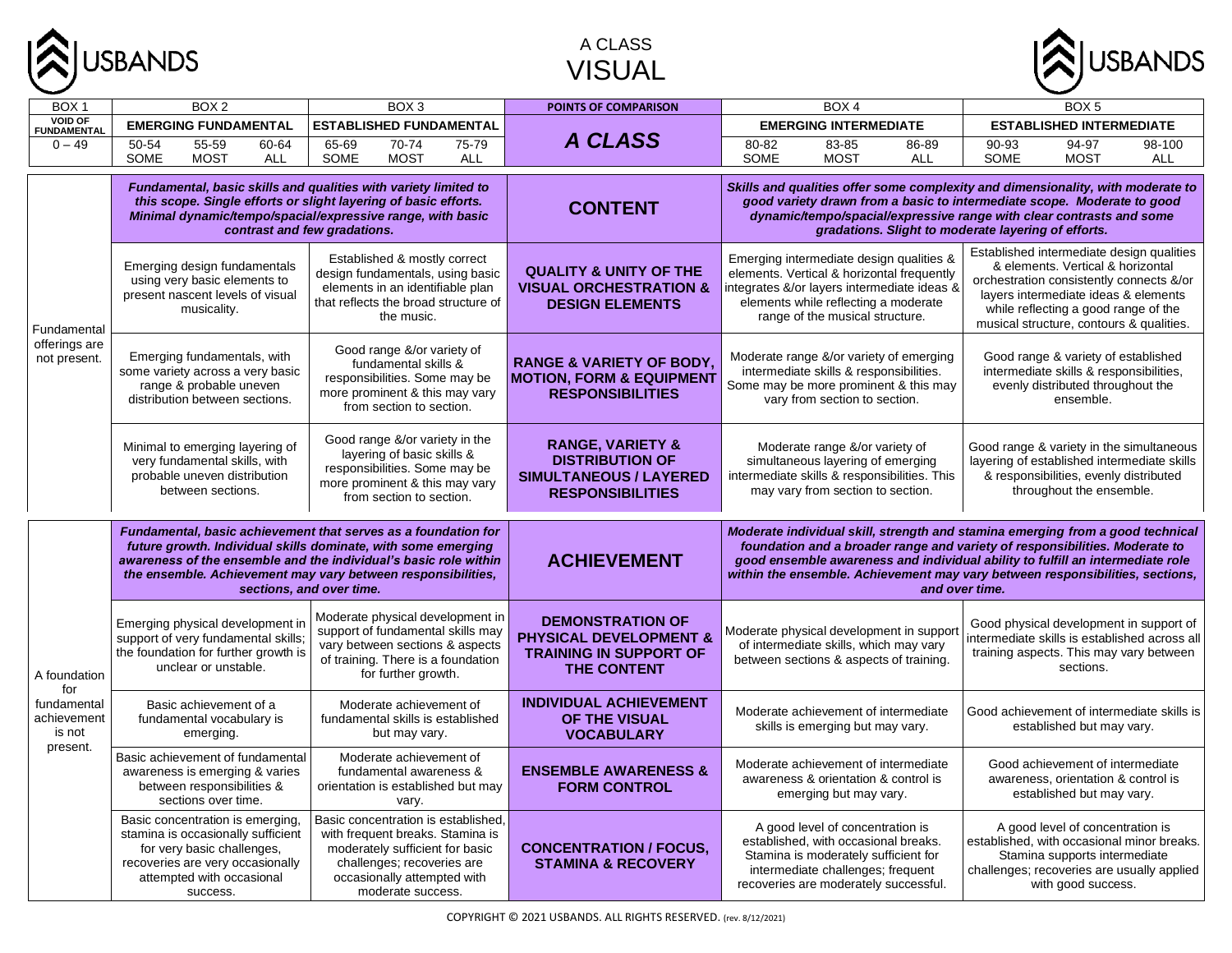

## VISUAL **OPEN CLASS: INTERMEDIATE TO ADVANCED SKILLS**



| BOX 1                       | BOX 2                 |       | BOX <sub>3</sub>         |       | BOX 4                    |       |                      | <b>BOX5</b> |       |       |                  |        |
|-----------------------------|-----------------------|-------|--------------------------|-------|--------------------------|-------|----------------------|-------------|-------|-------|------------------|--------|
| <b>VOID OF INTERMEDIATE</b> | EMERGING INTERMEDIATE |       | ESTABLISHED INTERMEDIATE |       | <b>EMERGING ADVANCED</b> |       | ESTABLISHED ADVANCED |             |       |       |                  |        |
| 49 – ل                      | 50-54                 | 55-59 | 60-64                    | 65-69 | 70-74                    | 75-79 | 80-82                | 83-85       | 86-89 | 90-93 | 94-97            | 98-100 |
|                             | SOME                  | MOST  | ALL                      | SOME  | <b>MOST</b>              | ALL   | <b>SOME</b>          | <b>MOST</b> | ALL   | SOME  | MOS <sup>-</sup> | ALL    |

### **SAMPLE ALL ELEMENTS OF THE BAND**

### **CONTENT –** *Who offered the greater:*

- **QUALITY, UNITY, AND CREATIVITY OF THE VISUAL ORCHESTRATION AND DESIGN ELEMENTS:** *The quality, unity, and creativity of the design and orchestration of the entire visual program including (but not limited to) staging of all musical and visual voices; form evolution; movement/choreography; equipment; visual musicality; expressive efforts; and artistic qualities.*
- **RANGE, VARIETY, DEPTH, AND DISTRIBUTION OF BODY, MOTION, FORM, AND EQUIPMENT RESPONSIBILITIES:** *The range, variety, depth, and balanced distribution of class-appropriate visual responsibilities—including (but not limited to) body shaping/choreography; methods of travel; form orientation; spacial relationships; tempo and meter; distance covered; expressive efforts; and equipment techniques.*
- **RANGE, VARIETY, DEPTH, AND DISTRIBUTION OF SIMULTANEOUS / LAYERED**

**RESPONSIBILITIES:** *The range, variety, depth, and balanced distribution of additional layers of classappropriate simultaneous physical, spacial, and musical responsibilities.*

SUB-CAPTION **SCORE** 100

### **ACHIEVEMENT –** *Who achieved the better:*

- **DEMONSTRATION OF PHYSICAL DEVELOPMENT AND TRAINING IN SUPPORT OF THE CONTENT:** *The degree to which the demonstrated level of physical development and training successfully supports the responsibilities in the program.*
- **INDIVIDUAL ACHIEVEMENT OF THE MOVEMENT VOCABULARY WITH STYLISTIC AND EXPRESSIVE CONSISTENCY:** *The degree to which the individual visual vocabulary responsibilities—including (but not limited to) alignment; movement and equipment principles; stylistic consistency; expressive effort qualities; and rhythmic/pulse control—are developed and achieved.*
- **ENSEMBLE AWARENESS AND FORM CONTROL:** *The degree to which the ensemble visual responsibilities—including (but not limited to) the ability to establish and maintain ensemble accuracy in time, space, path, and orientation in form, body, and equipment—are developed and achieved.*

#### • **CONCENTRATION / FOCUS, STAMINA, AND**

**RECOVERY:** *The degree to which class-appropriate concentration/focus, stamina, and recovery skills are developed and achieved.*

SUB-CAPTION SCORE 100

**Reward is achieved by weighing all factors! Measure the degree of achievement along the continuum and then compare to determine: who is better (ranking) and by how much (spreading), in order to arrive at each sub-caption score and the total score (rating).** TOTAL MAX SCORE 200

| <b>SPREAD GUIDELINES</b>           | <b>Verv Close</b> | <b>Slight Advantage</b> | <b>\dvantagr</b> | <b>Decision</b> |
|------------------------------------|-------------------|-------------------------|------------------|-----------------|
| 100-point sub-caption scale        |                   |                         |                  |                 |
| ∩∩י<br>200-point total score scale |                   | \-/                     |                  |                 |